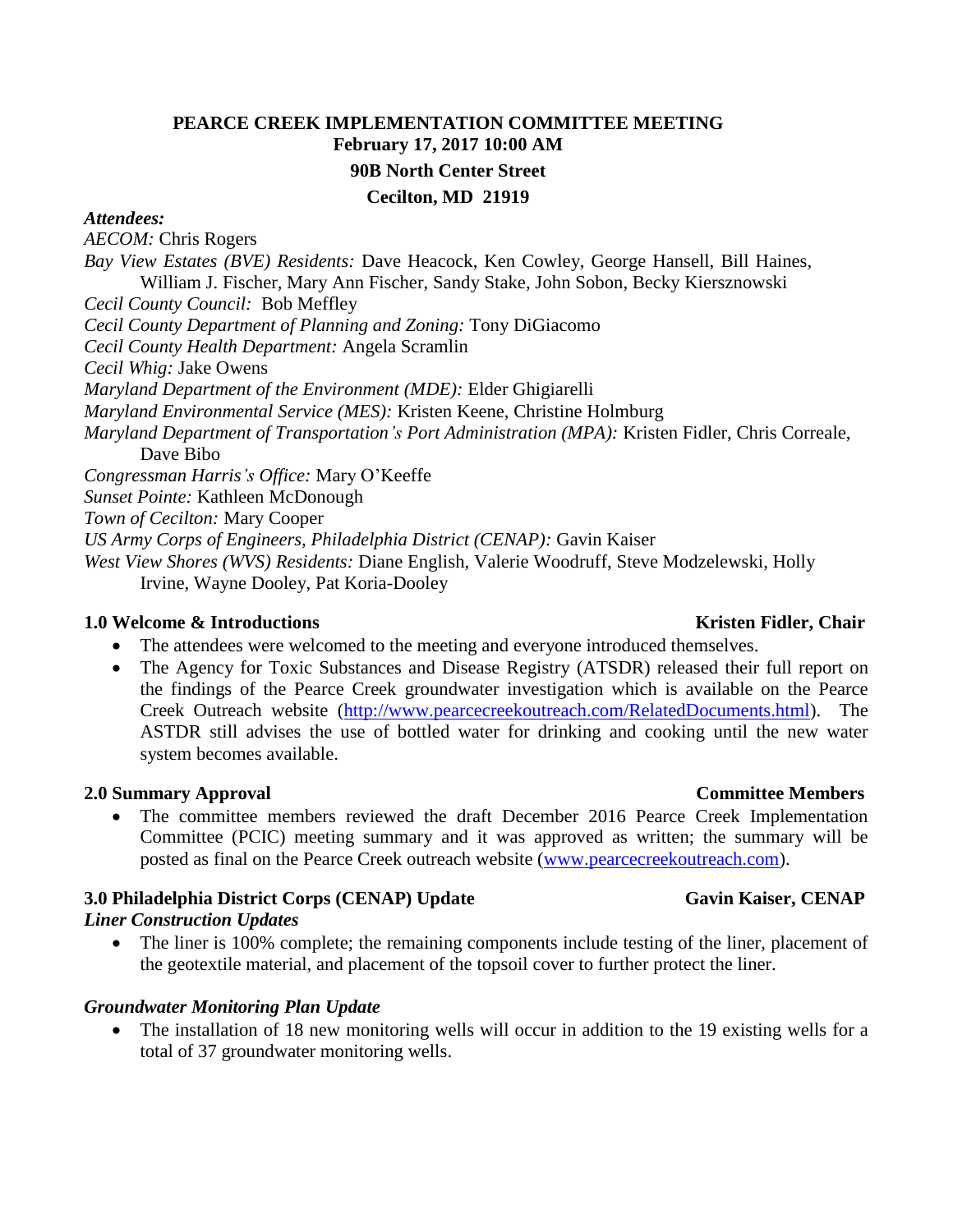- The wells within the Pearce Creek Dredged Material Containment Facility (DMCF) had to be abandoned due to the placement of the liner; therefore, additional locations around the perimeter of the site were chosen. Installation will occur in March or April.
- The final groundwater monitoring plan was approved by the Maryland Department of the Environment (MDE) on February  $3<sup>rd</sup>$ . A copy of the approved groundwater monitoring plan will be made available on the outreach website [\(http://www.pearcecreekoutreach.com/Documents/012017\\_FinalGWMonPlan.pdf\)](http://www.pearcecreekoutreach.com/Documents/012017_FinalGWMonPlan.pdf). Councilman Meffley asked if the groundwater monitoring reports would be made available to the citizens; Mr. Kaiser indicated that the reports will be submitted to MDE.

# *Discharge Monitoring Plan Update:*

 The discharge monitoring plan is being developed and is expected to be submitted to MDE in the March/April timeframe. (*Update: the Discharge Monitoring Plan Scope of Work was sent to MDE in mid-February*).

## **4.0 Drinking Water Line Planning Progress Chris Rogers, AECOM**

## *Water System Construction Updates*

- Regarding the transmission main, the contractor is working on completion of the two chlorine injection stations and some miscellaneous service connections along Pond Neck Road. Road restoration services are also slated to occur as part of the transmission main contract.
- Regarding the distribution system project, all of the pipe installation will be complete by the end of the day.

### *On-lot Construction Bid Advertisement*

- The on-lot construction bid has been advertised and responses are due on March  $9<sup>th</sup>$ . A pre-bid meeting is scheduled for February  $23^{\text{rd}}$ . The on-lot construction is the third phase of the waterline project and will include the connection of homes to the distribution main, any in-home plumbing as necessary, and abandonment of wells.
- Prioritizing full-time residents for hook-up was not included in the bid documents; AECOM thought it best to remain flexible and work with the communities.
- The time it takes to complete a hook-up will vary from home to home; approximately 20 homes per month will be connected to the system.
- All of the on-lot construction details will be discussed at the *What to Expect During on-lot Construction* meeting which will be held Saturday April 8<sup>th</sup> at 10 am in the Bohemia Manor High School auditorium.

### *Access Agreements*

- AECOM will need to receive signed access agreements from each homeowner within the communities to allow the contractor to perform work on their private property.
- The access agreement will state that the owner will allow the contractor on the lot and in the dwelling to perform the work necessary to connect the house to the piping.

### *Community Road Repaving*

 Regarding road repaving and speed bumps, Bay View Estates (BVE) would like the speed bumps replaced, with some modifications; West View Shores (WVS) would like some of their speed bumps eliminated and the community board leaders are working on a plan.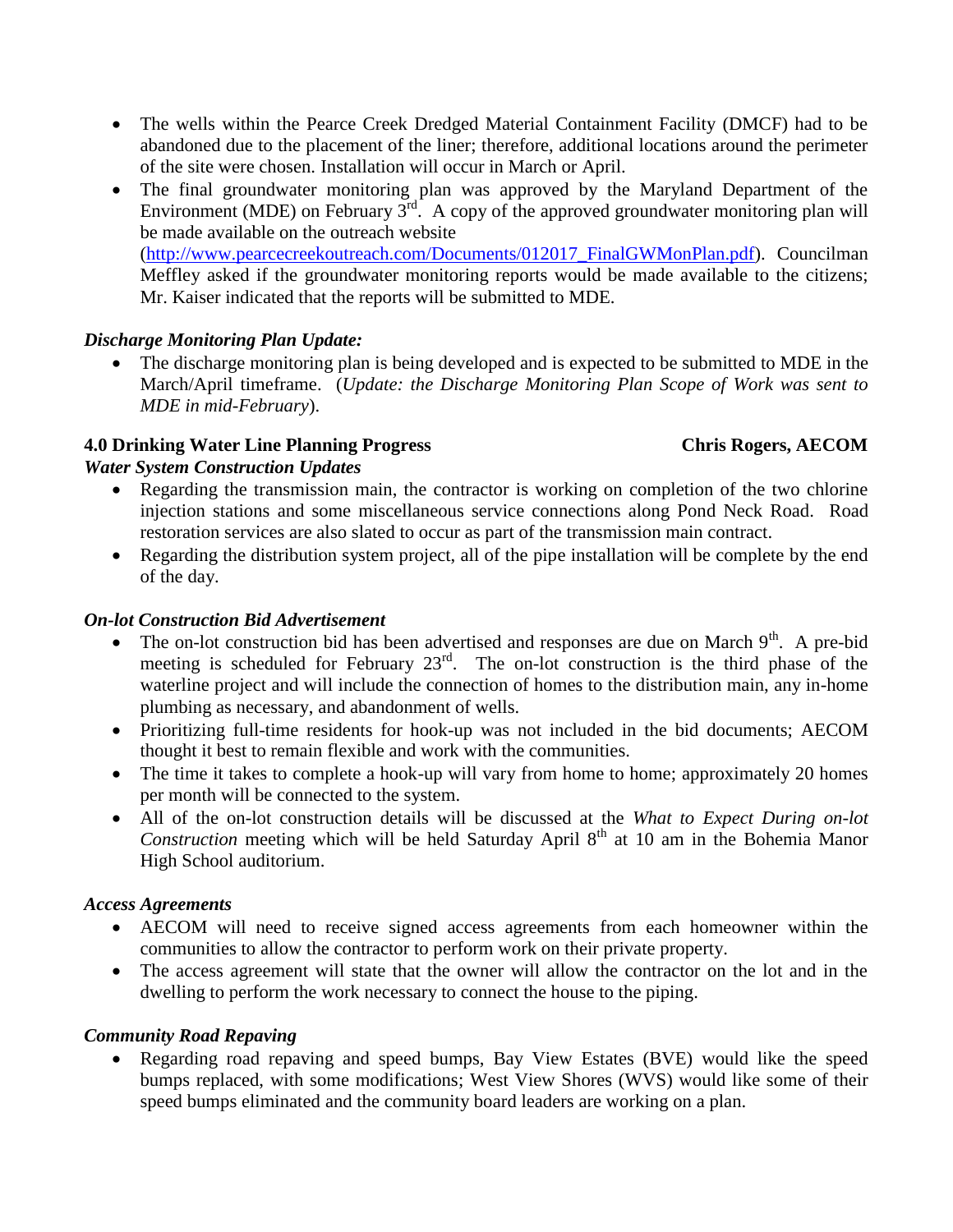- AECOM will hold discussions with the communities regarding the requested changes to the speed bump layout.
- The repaving of Pond Neck Road will be conducted in accordance with county requirements and community roads will be repaved in accordance with the construction contract documents.
- The roads will be videotaped as fully restored and the on-lot contractor will be responsible for any damage that occurs thereafter as a result of the on-lot activities. A resident expressed a concern that the on-lot activities will damage the newly restored roads and asked if repaving could occur after completion of the entire project. AECOM will discuss the options with MPA.
- It was mentioned that the gravel issue still exists between South Drive and Maryland Drive along Pond Neck Road.

# **5.0 MPA Updates Kristen Fidler**

### *Elected Official Outreach*

- The Maryland General Assembly's 90-day session remains underway; the MPA budget and priorities which includes the Pearce Creek project are being presented.
- The next Dredged Material Management Program (DMMP) Executive Committee meeting is scheduled for May 18<sup>th</sup> which includes the Secretaries of MDE, Maryland Department of Transportation (MDOT), Maryland Department of Natural Resources (DNR), US Army Corps of Engineers from both the Baltimore and Philadelphia Districts, MES, Chesapeake Bay Foundation, and a representative from the Citizens Advisory Committee.

## *Inflow Tours*

• Inflow is expected at the Cox Creek DMCF in Anne Arundel County in April; the PCIC members were invited to take a tour during the inflow event. More details will be provided once the exact dates of inflow are determined.

### *Fall 2016 Exterior Monitoring Update*

- The fall 2016 exterior monitoring sampling event in the Elk River and Pearce Creek Lake has been completed and Anchor QEA is in the process of drafting the report. The monitoring efforts include sampling of the water quality, sediment quality, and benthic community.
- A representative from Anchor QEA will be attending the April  $21<sup>st</sup>$  PCIC meeting to give a presentation of the fall 2016 sampling results.

### *Innovative Reuse*

 A component of Maryland's Dredged Material Management Program (DMMP) involves investigating the ability to repurpose dredged material into a useful economic product. A video which MPA has developed regarding innovative and beneficial reuse of dredged material was shared [\(http://www.mpa.maryland.gov/greenport/publications.php\)](http://www.mpa.maryland.gov/greenport/publications.php); an infographic is also available.

### *Feedback from the Community Members*

 MES is working with CENAP and MPA to investigate the tree planting options. The tree planting will occur once the water system construction components are complete to minimize disturbances to the new plantings.

# **6.0 Citizen Comments Community Representatives**